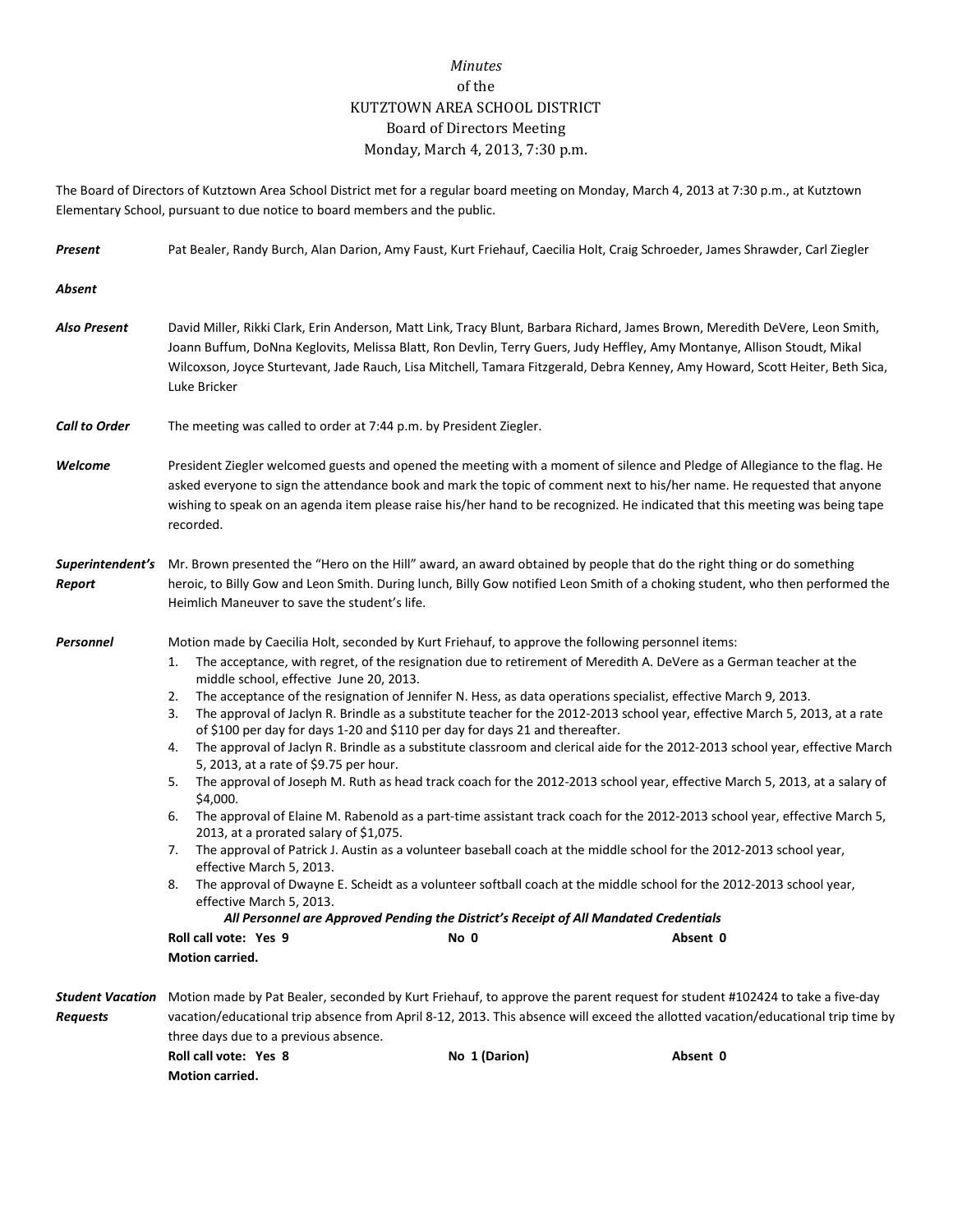|                                             | Motion made by Pat Bealer, seconded by Kurt Friehauf, to approve the parent request for students #103243 and #103244 to<br>take a seven-day vacation/educational trip absence from April 9-17, 2013. This absence will exceed the allotted<br>vacation/educational trip time by two days.              |                                                  |                                                                                                                                             |  |  |  |
|---------------------------------------------|--------------------------------------------------------------------------------------------------------------------------------------------------------------------------------------------------------------------------------------------------------------------------------------------------------|--------------------------------------------------|---------------------------------------------------------------------------------------------------------------------------------------------|--|--|--|
|                                             | Roll call vote: Yes 7<br>Motion carried.                                                                                                                                                                                                                                                               | No 2 (Darion, Ziegler)                           | Absent 0                                                                                                                                    |  |  |  |
| <b>Early Retirement</b><br><b>Incentive</b> | Motion made by Kurt Friehauf, seconded by Randy Burch, to amend the proposed motion that eligible employees are required<br>to have performed ten (10) years in Kutztown Area School District.                                                                                                         |                                                  |                                                                                                                                             |  |  |  |
|                                             | Roll call vote: Yes 9<br>Motion carried.                                                                                                                                                                                                                                                               | No 0                                             | Absent 0                                                                                                                                    |  |  |  |
|                                             | Motion made by Al Darion, seconded by Kurt Friehauf, to approve an early retirement incentive plan for the 2012-2013 school<br>year, pending KATA approval of an MOU, retroactive for retirement notices received after November 1, 2012, for professional<br>staff with the following guidelines:     |                                                  |                                                                                                                                             |  |  |  |
|                                             | One time incentive payment of \$20,000 payable no later than July 30, 2013.<br>All Staff will receive single coverage health insurance of \$3,000 payable each year for five years (beginning<br>$\bullet$<br>September 1, 2013) or age 65, whichever comes first.                                     |                                                  |                                                                                                                                             |  |  |  |
|                                             | To be eligible for the early retirement incentive, the employee must meet the three requirements:<br>Combination of years with PSERS and age equals 70 or more.<br>٠                                                                                                                                   |                                                  |                                                                                                                                             |  |  |  |
|                                             | Irrevocable letter for retirement effective by the end of the 2012-2013 school year (June 30, 2013), received no<br>$\bullet$<br>later than April 10, 2013.<br>Performance of ten (10) years in the Kutztown Area School District.<br>$\bullet$                                                        |                                                  |                                                                                                                                             |  |  |  |
|                                             | Motion made by Jim Shrawder, seconded by Craig Schroeder, to table the motion to approve the early retirement incentive<br>plan.                                                                                                                                                                       |                                                  |                                                                                                                                             |  |  |  |
|                                             | Roll call vote: Yes 5<br>Motion carried.                                                                                                                                                                                                                                                               | No 4 (Burch, Darion, Friehauf, Ziegler) Absent 0 |                                                                                                                                             |  |  |  |
|                                             | Holiday Schedule Motion made by Caecilia Holt, seconded by Craig Schroeder, to approve the 2013-2014 Administration/Support Staff Holiday<br>Schedule, per the attached.                                                                                                                               |                                                  |                                                                                                                                             |  |  |  |
|                                             | Roll call vote: Yes 9<br>Motion carried.                                                                                                                                                                                                                                                               | No 0                                             | Absent 0                                                                                                                                    |  |  |  |
|                                             | Elementary School back to the Wessner Family.                                                                                                                                                                                                                                                          |                                                  | Return of DonationMotion made by Amy Faust, seconded by Pat Bealer, to approve the return of a donated John Bond painting hanging in Albany |  |  |  |
|                                             | Roll call vote: Yes 9<br>Motion carried.                                                                                                                                                                                                                                                               | No 0                                             | Absent 0                                                                                                                                    |  |  |  |
| Policy 707                                  | Motion made by Pat Bealer, seconded by Randy Burch, to approve the first reading of Policy 707. Use of Facilities.<br>Roll call vote: Yes 8<br><b>Motion carried.</b>                                                                                                                                  | No 0                                             | Absent 0<br>Abstain 1 (Shrawder)                                                                                                            |  |  |  |
| <b>Web Hosting</b>                          | Motion made by Amy Faust, seconded by Pat Bealer, to approve a contract with Edline, LLC d/b/a Blackboard Engage for web<br>hosting services for 2013-2014 at a cost of \$7,356.23. The cost will be offset by a probable E-rate subsidy in the amount of<br>\$2,427.56, for a net cost of \$4,928.67. |                                                  |                                                                                                                                             |  |  |  |
|                                             | Roll call vote: Yes 9<br>Motion carried.                                                                                                                                                                                                                                                               | No 0                                             | Absent 0                                                                                                                                    |  |  |  |
| <b>Expansion Tank</b>                       | Motion made by Amy Faust, seconded by Pat Bealer, to accept the proposal from AP Merkel regarding the backflow preventer<br>replacement on the expansion tank at the District Administration Office, at a cost of \$4,400.                                                                             |                                                  |                                                                                                                                             |  |  |  |
|                                             | Roll call vote: Yes 9<br>Motion carried.                                                                                                                                                                                                                                                               | No 0                                             | Absent 0                                                                                                                                    |  |  |  |
| <b>Chiller Repair</b>                       | Motion made by Amy Faust, seconded by Pat Bealer, to accept the quote from Johnson Controls to repair the chiller at<br>Kutztown Elementary School at a cost of \$9,698.                                                                                                                               |                                                  |                                                                                                                                             |  |  |  |
|                                             | Roll call vote: Yes 9<br>Motion carried.                                                                                                                                                                                                                                                               | No 0                                             | Absent 0                                                                                                                                    |  |  |  |

Kutztown Area School District does not discriminate in our educational programs, activities or employment practices based on race, color, national origin, sex, disability, age, religion, ancestry or any other legally prot